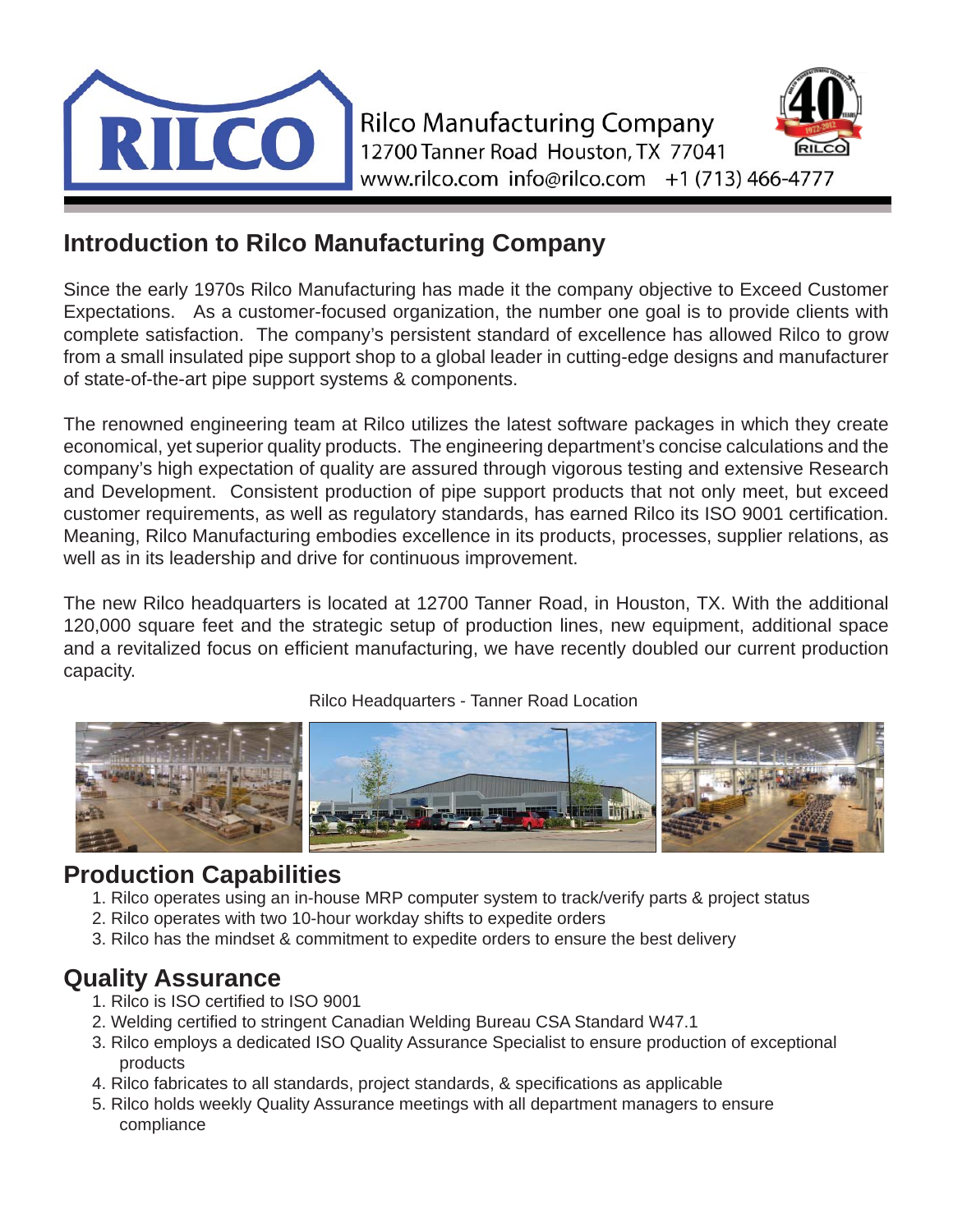

# **Pipe Support Information**

# **Rilco Products**

- 1. Insulated Supports
	- I. Cryogenic or Cold Service Insulated Supports & Anchors
		- a. High Density Polyurethane Foam Insulated Supports & Anchors
			- b. CryoWrap-Cryogel (Aspen Aerogels) Insulated Supports & Anchors
			- c. Permali Block/G10 Block Supports
			- d. FOAMGLAS® Supports
	- II. Hot Service Insulated Supports & Anchors
		- a. Calcium Silicate Insulated Cold Service Supports & Anchors
		- b. PyroWrap-Pyrogel XT (Aspen Aerogels) Insulated Supports & Anchors
		- c. FOAMGLAS® Supports
	- III. Dual-Temperature Insulated Supports & Anchors
		- a. FOAMGLAS® Supports
- 2. Spring Supports
	- I. Variable (Grinnell/Anvil Equal & Other Type Equal) Spring Supports
	- II. Constant-Lever Type (Grinnell/Anvil Equal) Spring Supports
	- III. Constant-Three Spring Type (Lisega Equal) Spring Supports
- 3. Hanger Systems & Hardware
	- I. Boiler Rod/Heavy Application Rod Hanger Systems & Clamps
	- II. Hanger Hardware
- 4. Specialty Supports
	- I. Sway Struts
	- II. Riser Clamp Systems
	- III. Sway Braces
	- IV. Mechanical & Hydraulic Snubbers
	- V. Special Application Support Systems
	- VI. FRP Application Pipe Supports
	- VII. Vibration & Noise Reducing Pipe Supports
- 5. Fabricated Steel Supports
	- I. Steel Cradle Pipe Supports
	- II. Structural Steel Support Members
	- III. Instrument & Equipment Stands
	- IV. Elbow & Trunnion Fabrications
	- V. Specialty Fabrications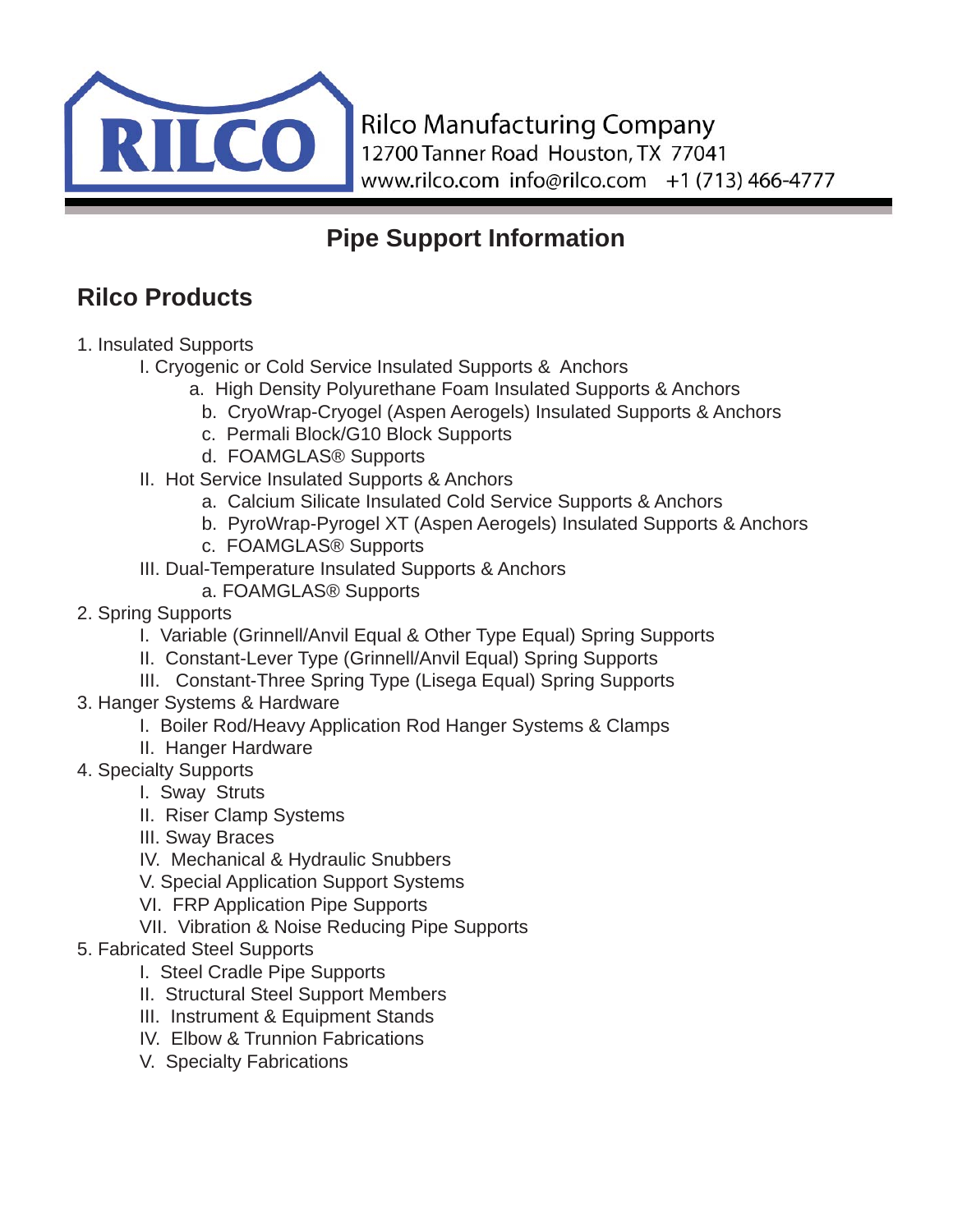

#### **Pipe Support Information**

#### **Rilco Project Design & Support**

- 1. Engineering Design Assistance
	- I. In-House experienced engineering staff to support piping design & special situations
	- II. Project Submittal Drawing Capabilities
	- II. Proficient at Finite Element Analysis for thermal calculations & analyzing design stresses by creating highly technical models for pipe support design evaluation purposes
	- III. Temperature & stress analysis during the design phase allows for accurate selection of materials and determines allowable stresses at the support locations



- 2. Project Management Support
	- I. One point of contact project manager assigned to each project for personal support & ownership
	- II. Project management submittal documentation to promptly complete all document deliverables

#### **Rilco Estimating Department**

- 1. Rilco's estimating team delivers small quotes within 24 hours, & larger project quotes within 1 week.
- 2. Our state of the art in-house material take-off program allows our estimating team to quote a 10,000 line item job within 3-4 days, for example.
- 3. With over 40 years of experience pricing pipe supports, our estimating staff has the expertise & efficiency to quickly & accurately provide quotations on both standard & custom requirements.

#### **Safety**

- 1. Rilco holds daily safety meetings at each production department to ensure employee knowledge & safety
- 2. Rilco employs a dedicated Safety Specialist to ensure compliance, training, & employee safety

# **Labor Union**

1. Rilco can provide Union Labor on projects where required—utilizing our local Pipefitters Union for labor

# **Project/Shipping Locations**

- 1. Rilco builds banded wood crates for overseas shipments at our facility—our crates comply with ISPM 15 requirements
- 2. Rilco builds custom skids for shipments as well as shipping & packing on **standard pallets for land freight**

#### **Conclusions:**

Rilco specializes in pipe supports for your type of projects

Rilco would like the opportunity to quote you on your projects

Rilco can provide you with an accurate quote in a short amount of time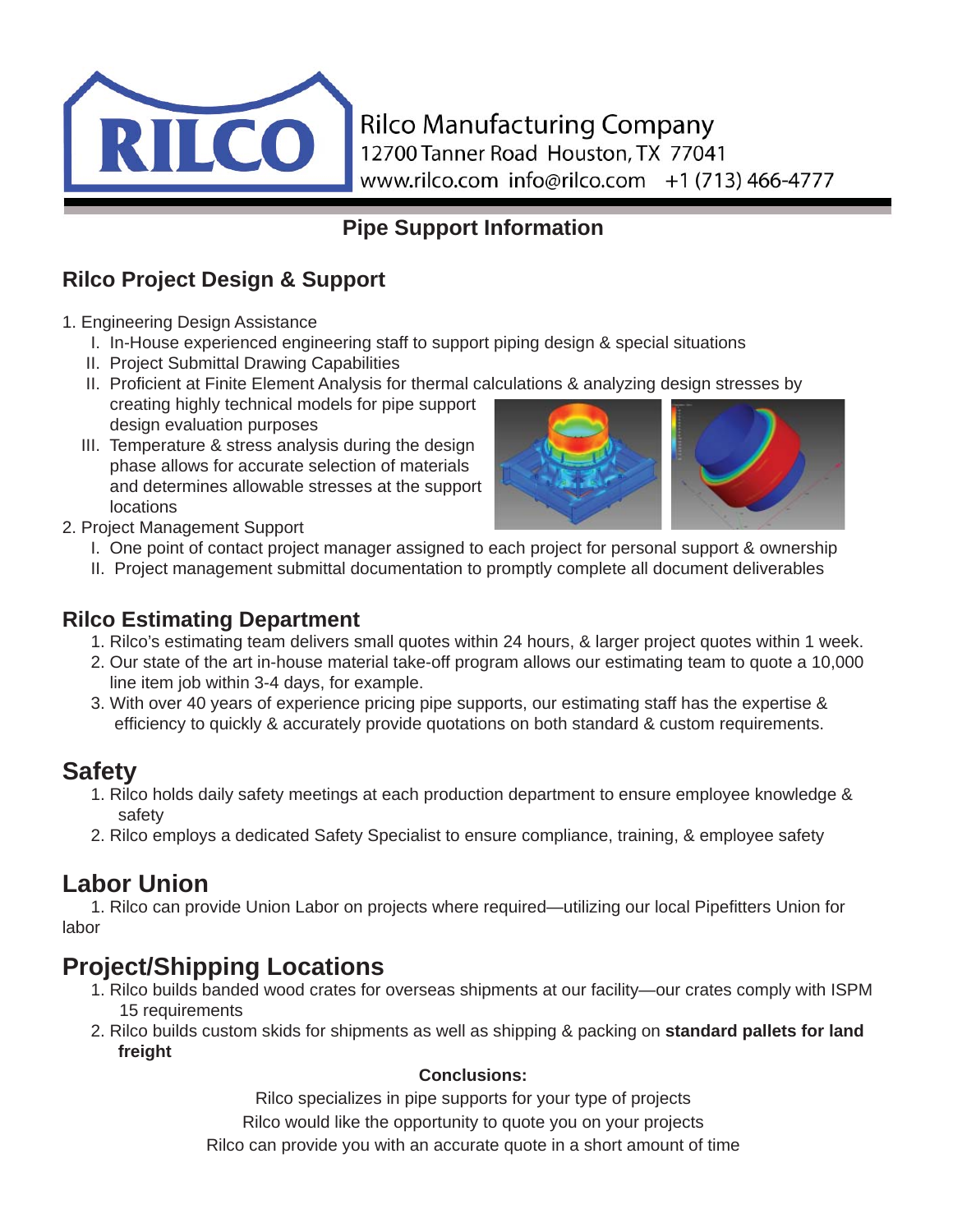

# **Pipe Support Product Pictures**

## **RILCO CRYOWRAP**

*Pipe Support with Aspen Cryogel Insulation*



# **RILCO PYROWRAP**

*Pipe Support with Aspen Pyrogel Insulation*



# **RILCO POLYURETHANE FOAM COLD PIPE SUPPORTS**

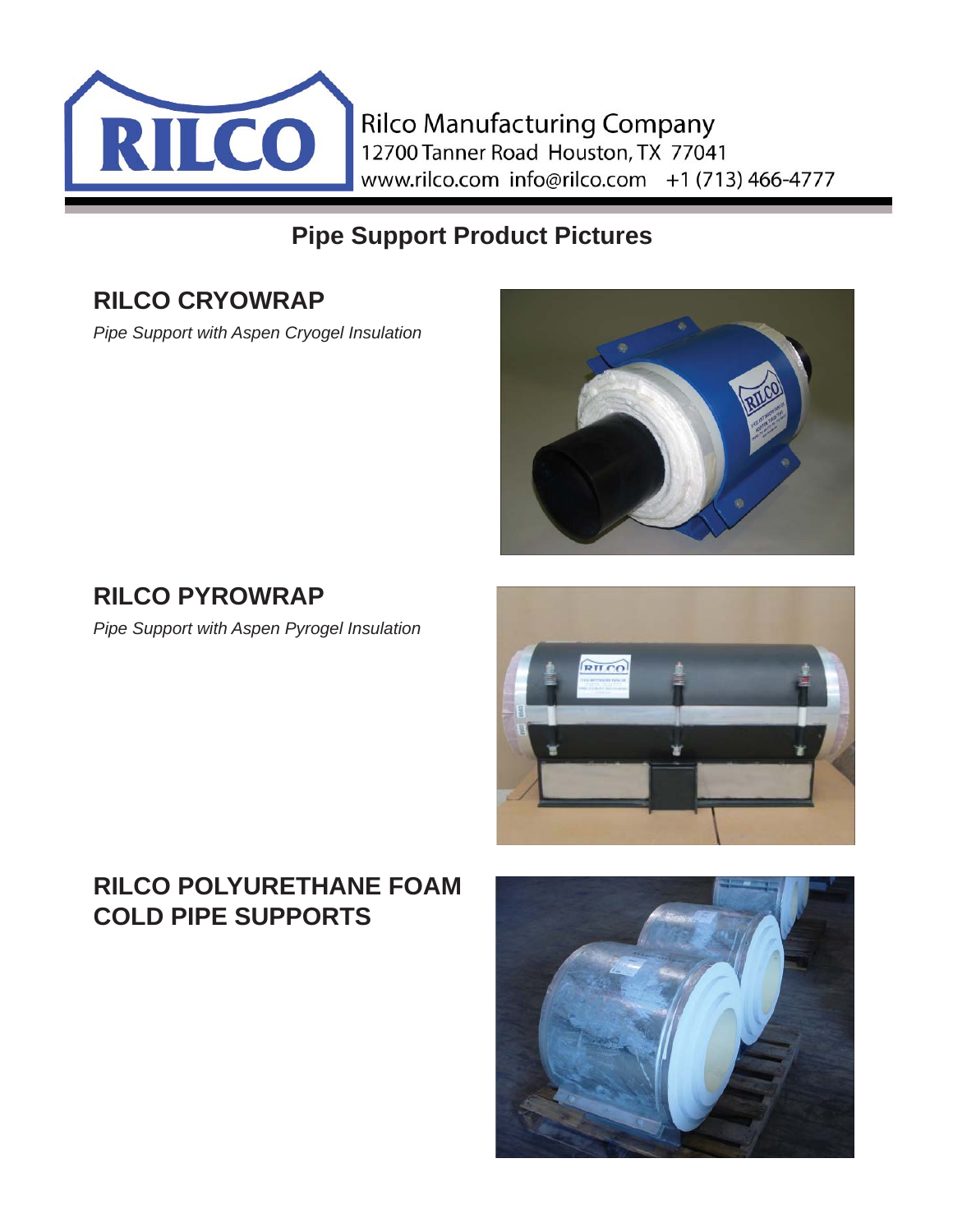

**Pipe Support Product Pictures**

# **RILCO POLYURETHANE FOAM CRYOGENIC PIPE SUPPORTS**

## **RILCO POLYURETHANE FOAM CRYOGENIC CUSTOMIZED ANCHOR PIPE SUPPORT**



# **POLYURETHANE AND PYROWRAP COMBINATION CUSTOM PIPE SHOES**

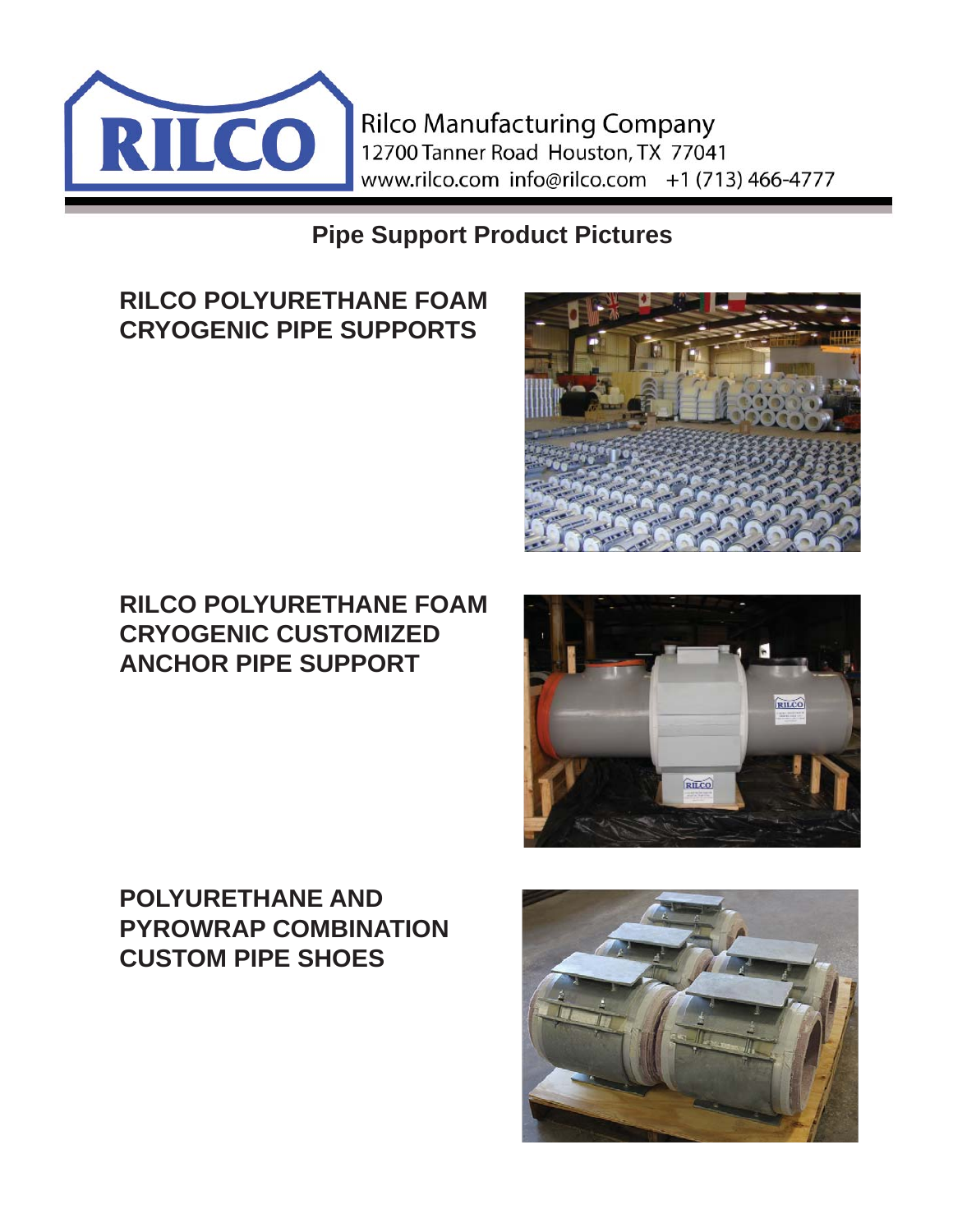

**Pipe Support Product Pictures**

**FOAMGLAS® PRE-INSULATED PIPE SUPPORTS** 



# **FOAMGLAS® PIPE ANCHORS**



#### **RILCO F-TYPE VARIABLE SPRING**

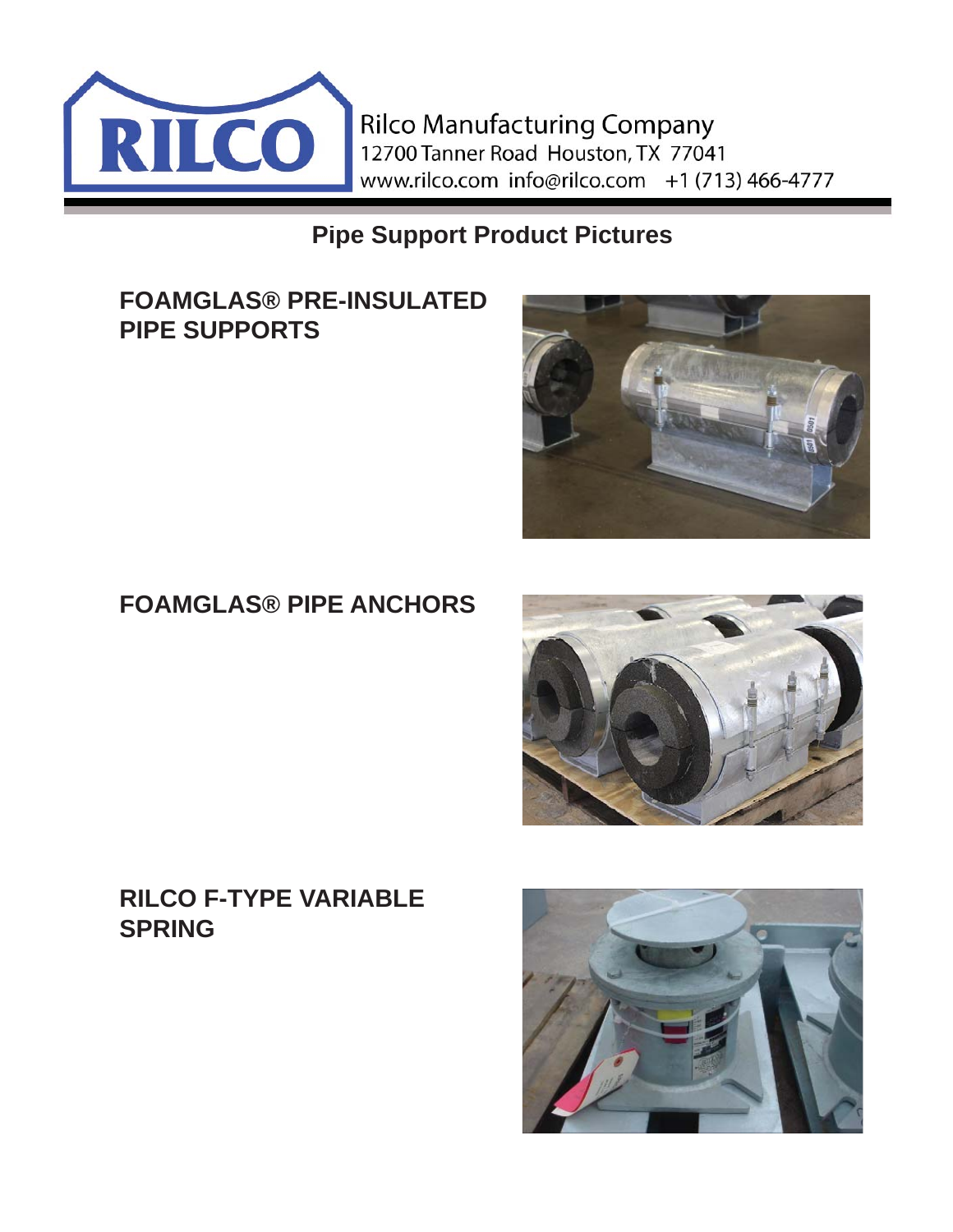

**Pipe Support Product Pictures**

### **RILCO VARIABLE SPRING HANGER SUPPORTS**



# **TRADITIONAL CONSTANT**

*D-Type Horizontal Constant Spring Support*



# **TRADITIONAL G-TYPE CONSTANT**

*Vertical Constant Spring Support*

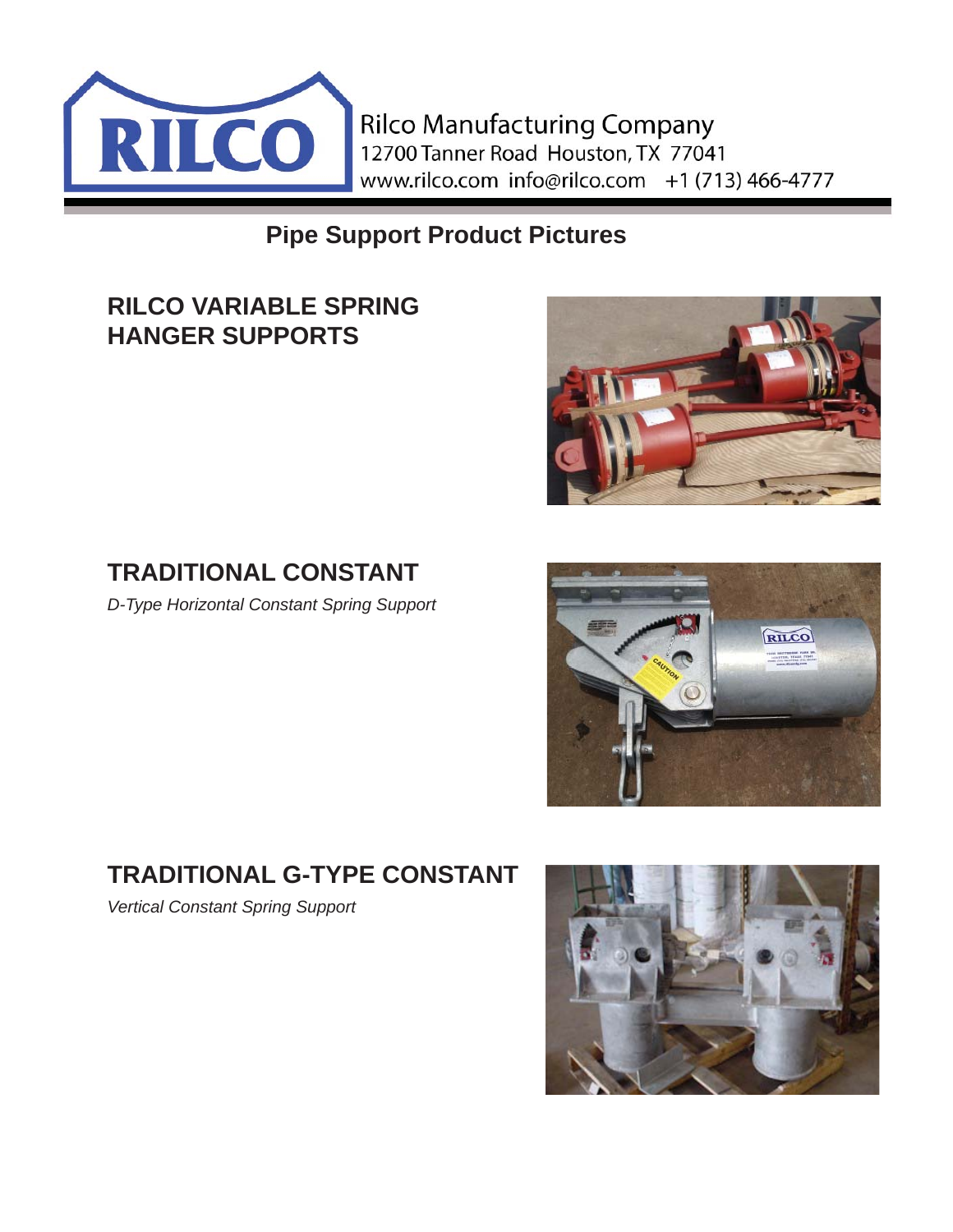

## **Pipe Support Product Pictures**

# **TRADITIONAL CONSTANT**

*B-Type Horizontal Constant Spring Support*



# **RILCO CAM ROLLER**

*3 Spring Constant*



*3 Spring Constant*